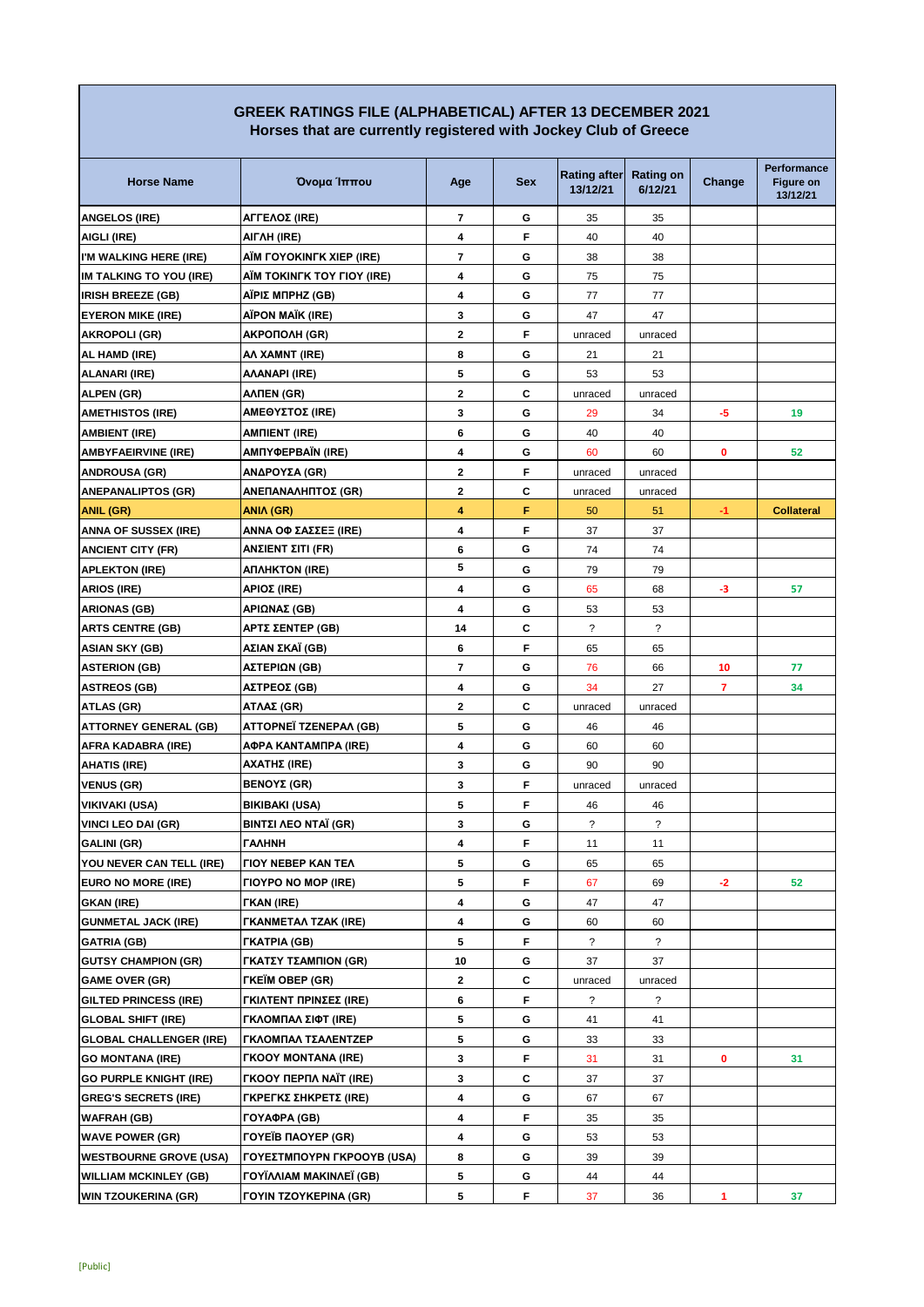| <b>WITTNER (IRE)</b>                           | <b><i>COYITTNEP</i></b>                           | 4              | F  | 51             | 51                       |              |                   |
|------------------------------------------------|---------------------------------------------------|----------------|----|----------------|--------------------------|--------------|-------------------|
| <b>WARILY (GB)</b>                             | <b>FOYOPIAY (GB)</b>                              | 4              | G  | 44             | 44                       |              |                   |
| THE METER (GB)                                 | ΔE MHTEP (GB)                                     | 5              | F  | 26             | 26                       |              |                   |
| <b>DIMOKRATIA (GR)</b>                         | ΔΗΜΟΚΡΑΤΙΑ (GR)                                   | $\mathbf{2}$   | F  | unraced        | unraced                  |              |                   |
| <b>EVELINASTAZIA (GR)</b>                      | ΕΒΕΛΥΝΑΣΤΑΖΙΑ (GR)                                | 3              | F  | 26             | 26                       |              |                   |
| IRINI (GR)                                     | EIPHNH (GR)                                       | 3              | F  | 63             | 63                       | 0            | 63                |
| <b>EIGHT BELLS (GB)</b>                        | ΕΪΤ ΜΠΕΛΣ (GB)                                    | 4              | G  | 51             | 51                       |              |                   |
| <b>ECLECTOR (GB)</b>                           | EKΛΕΚΤΩΡ (GB)                                     | 4              | G  | 56             | 56                       |              |                   |
| <b>ELEGANTLY BOUND (IRE)</b>                   | EAEFKANTAY MΠAOYNT (IRE)                          | 7              | G  | 63             | 63                       |              |                   |
| <b>ELEMENTARY (GB)</b>                         | <b>EAEMENTAPY (GB)</b>                            | $\overline{7}$ | G  | 77             | 77                       |              |                   |
| <b>ELPIDOFOROS (GR)</b>                        | ΕΛΠΙΔΟΦΟΡΟΣ (GR)                                  | 4              | G  | 38             | 38                       |              |                   |
| <b>ENSYAAB (GB)</b>                            | <b>ΕΝΣΥΑΑΜΠ (GB)</b>                              | 3              | G  | 63             | 63                       |              |                   |
| <b>EXPECTATION (GR)</b>                        | EΞΠΕΚΤΕΪΣΟΝ (GR)                                  | 3              | G  | unraced        | unraced                  |              |                   |
| <b>EXPERT POWER (IRE)</b>                      | <b>EENEPT NAOYEP (IRE)</b>                        | 4              | G  | 88             | 88                       |              |                   |
| ZAGAN (IRE)                                    | ZAFKAN (IRE)                                      | 4              | G  | 51             | 51                       | 0            | 39                |
| <b>ZABARQAN (IRE)</b>                          | ZAMNAPKAN (IRE)                                   | 4              | G  | 55             | 55                       |              |                   |
| <b>ZANE DADDY (USA)</b>                        | <b>ZEÏN NTANTY (USA)</b>                          | 5              | G  | 43             | 43                       |              |                   |
| <b>XIAN EXPRESS (IRE)</b>                      | ZIAN EΞΠΡΕΣ (IRE)                                 | 4              | G  | 68             | 70                       | $-2$         | 56                |
| ZOUAVE (GB)                                    | ZOYAB (GB)                                        | 4              | F  | 29             | 29                       |              |                   |
| <b>IFAISTION (GR)</b>                          | ΗΦΑΙΣΤΙΩΝ (GR)                                    | 4              | G  | 35             | 35                       |              |                   |
| THORA (GR)                                     | 00PA (GR)                                         | 4              | F  | $\tilde{?}$    | $\overline{\phantom{a}}$ |              |                   |
| <b>IMSHI'S LITTLE BRO (IRE)</b>                | IMΣIZ ΛΙΤΛ ΜΠΡΟ (IRE)                             | 8              | G  | 42             | 42                       |              |                   |
| INIKI (GR)                                     | INIKI (GR)                                        | 3              | F  | 21             | 21                       |              |                   |
| <b>INUA (GR)</b>                               | <b>INOYA (GR)</b>                                 | 3              | G  | 23             | 23                       |              |                   |
| <b>IPPOKLIS (IRE)</b>                          | ΙΠΠΟΚΛΗΣ (IRE)                                    | 4              | G  | 47             | 47                       |              |                   |
| <b>CAJMERE (GB)</b>                            | KAZMEP (GB)                                       | 7              | G  | 50             | 50                       |              |                   |
| <b>KHAIRAN (GB)</b>                            | KAÏPAN (GB)                                       | 4              | C  | 32             | 32                       |              |                   |
| <b>CALA D'OR (IRE)</b>                         | KAAA NT'OP (IRE)                                  | 5              | F  | 59             | 59                       |              |                   |
| <b>KALLISTO (GR)</b>                           | ΚΑΛΛΙΣΤΩ (GR)                                     | 4              | F  | ?              | ?                        |              |                   |
| <b>CAMARI (FR)</b>                             | KAMAPI (FR)                                       | 2              | G  | $\overline{?}$ | $\overline{?}$           |              |                   |
| <b>KAMIKAZE LORD (USA)</b>                     | KAMIKAZI AOPNT                                    | 5              | С  | 60             | 60                       |              |                   |
| <b>CANNON BRIGGS (IRE)</b>                     | ΚΑΝΟΝ ΜΠΡΙΓΚΣ (IRE)                               | 2              | G  | ?              | $\ddot{\phantom{0}}$     |              |                   |
| CADEO (GB)                                     | <b>KANTEO (GB)</b>                                | 4              | G  | 49             | 52                       | $-3$         | 45                |
| <b>KARMELITA (GR)</b>                          | KAPMEAITA (GR)                                    | 3              | F  | 42             | 42                       |              |                   |
|                                                | ΚΑΡΣΟΝ ΣΙΤΥ (GB)                                  | 7              | G  |                |                          |              |                   |
| <b>CARSON CITY (GB)</b><br><b>KELINEA (GR)</b> |                                                   |                | F  | 80             | 80                       |              |                   |
|                                                | <b>KEAINEA (GR)</b>                               | 2              |    | unraced        | unraced                  |              |                   |
| <b>KING OF SPIN (GB)</b>                       | <b>KINFK OΦ ΣΠΙΝ (GB)</b>                         | 8<br>6         | G  | 79             | 79                       |              |                   |
| <b>KOKKINOLAIMIS (IRE)</b>                     | KOKKINOΛAIMHΣ (IRE)                               |                | G  | 83             | 83                       |              |                   |
| <b>COMPRISE (GB)</b>                           | KOMNPAÏZ (GB)                                     | 7              | G  | 96             | 96                       |              |                   |
| <b>CONVERTER (IRE)</b>                         | <b>KONBEPTEP</b>                                  | 5              | G  | 62             | 62                       |              |                   |
| <b>CONVENE (IRE)</b>                           | <b>KONBIN (IRE)</b>                               | 4              | G  | 44             | 44                       |              |                   |
| <b>CONGRATULATE (GB)</b>                       | ΚΟΝΓΚΡΑΤΣΙΟΥΛΕΪΤ                                  | 4              | F  | 44             | 46                       | $-2$         | 33                |
| <b>KODI KING (IRE)</b>                         | <b>KONTI KINFK (IRE)</b>                          | 5              | G  | 64             | 64                       |              |                   |
| <b>CORENTINE (GR)</b>                          | <b>KOPENTIN (GR)</b><br><b>ΚΟΥΒΕΪΤ ΣΗΛΝΤ (GB)</b> | 4              | F. | 19             | 19                       |              |                   |
| <b>KUWAIT SHIELD (GB)</b>                      |                                                   | 4              | G  | 72             | 71                       | $\mathbf{1}$ | <b>Collateral</b> |
| <b>QUEEN BAYNOONAH (IRE)</b>                   | <b>KOYHN MITEÏNOYNA (IRE)</b>                     | 5              | F  | 57             | 58                       | -1           | 48                |
| <b>KOUROS (GR)</b>                             | ΚΟΥΡΟΣ                                            | 4              | G  | 34             | 34                       |              |                   |
| <b>LA MANGA (IRE)</b>                          | AA MANFKA (IRE)                                   | 8              | F  | 14             | 14                       |              |                   |
| <b>LOVE HURTS (GB)</b>                         | ΛΑΒ ΧΕΕΡΤΣ (GB)                                   | 3              | F  | 55             | 55                       |              |                   |
| <b>LOVES FIRST (IRE)</b>                       | ΛΑΒΣ ΦΕΡΣΤ                                        | 5              | G  | ?              | $\overline{?}$           |              |                   |
| <b>LIGHTNING STORM (IRE)</b>                   | ΛΑΪΤΝΙΝΓΚ ΣΤΟΡΜ                                   | 5              | G  | 58             | 58                       | 0            | 58                |
| <b>LAMBON (GR)</b>                             | ΛΑΜΠΟΝ (GR)                                       | $\mathbf{2}$   | С  | unraced        | unraced                  |              |                   |
| <b>LADERAC (GR)</b>                            | <b><i>AANTEPAK (GR)</i></b>                       | $\mathbf{2}$   | F  | unraced        | unraced                  |              |                   |
| <b>LAOFILOS (GR)</b>                           | ΛΑΟΦΙΛΟΣ                                          | 4              | G  | 48             | 48                       |              |                   |
| LETO THE FIRST (GB)                            | ΛΕΤΟ ΔΕ ΦΕΡΣΤ (GB)                                | 3              | G  | 41             | 41                       | 0            | 40                |
| LITOS VIOS (GR)                                | ΛΙΤΟΣ ΒΙΟΣ (GR)                                   | 8              | G  | 59             | 59                       |              |                   |
| <b>LOVEABLE HELEN (IRE)</b>                    | <b><i>ΛΟΒΑΜΠΛ ΕΛΕΝ (IRE)</i></b>                  | 8              | F  | 71             | 71                       |              |                   |
| <b>LOVINA (IRE)</b>                            | <b><i>AOBINA (IRE)</i></b>                        | 5              | F  | 61             | 61                       |              |                   |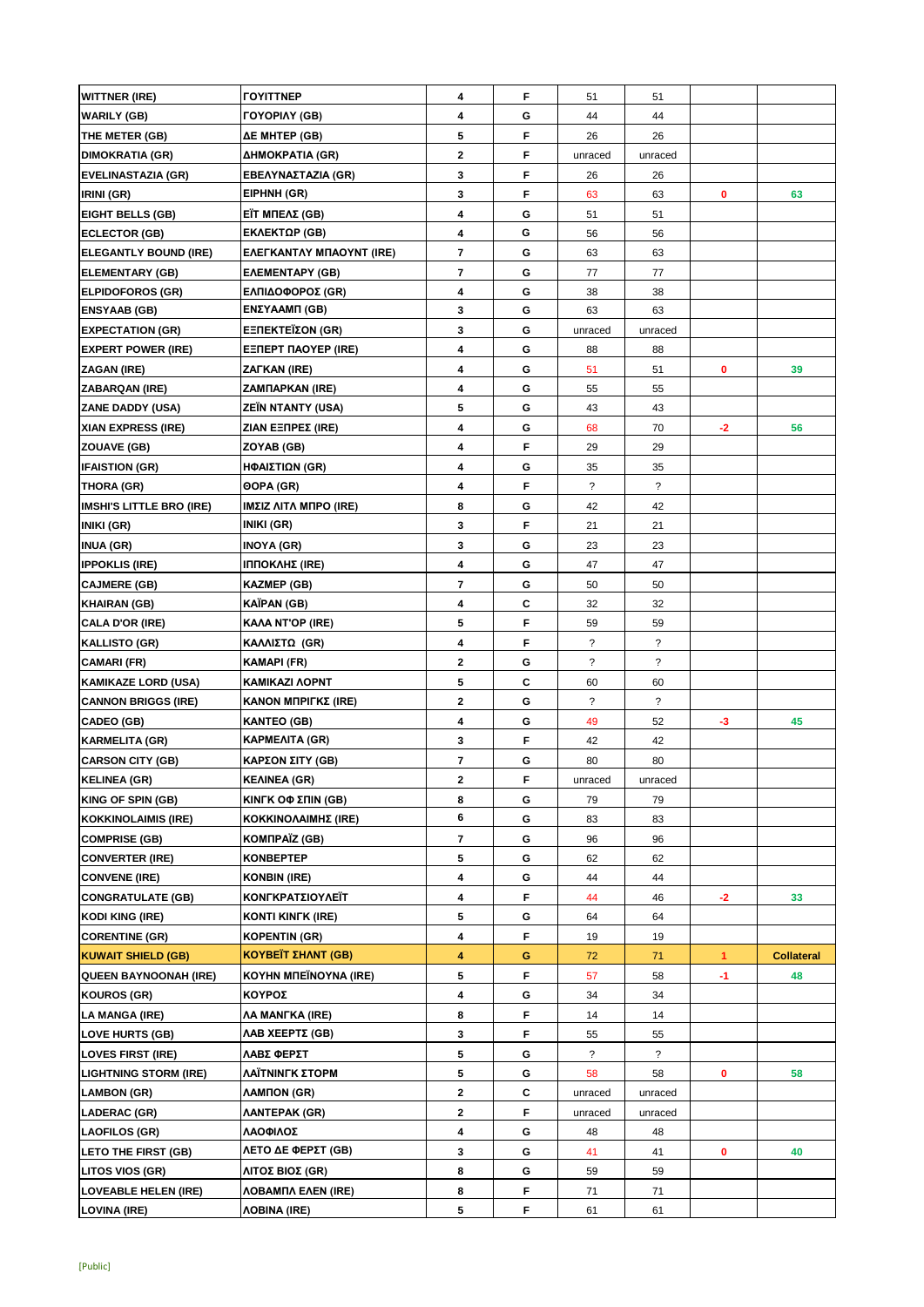| <b>LOCAL HISTORY (GB)</b>    | ΛΟΚΑΛ ΧΙΣΤΟΡΥ (GB)            | 5              | F | 59                   | 59                       |            |    |
|------------------------------|-------------------------------|----------------|---|----------------------|--------------------------|------------|----|
| <b>LONICERA (GB)</b>         | ΛΟΝΙΣΕΡΑ                      | 5              | F | 37                   | 37                       |            |    |
| <b>LOPAS (IRE)</b>           | ΛΟΠΑΣ (IRE)                   | 4              | G | 85                   | 86                       | -1         | 69 |
| <b>LULU'S WARRIOR (IRE)</b>  | ΛΟΥΛΟΥΣ ΓΟΥΟΡΙΟΡ (IRE)        | 4              | G | $\ddot{\phantom{0}}$ | $\overline{\mathcal{E}}$ |            |    |
| <b>MANIANNA (GR)</b>         | <b>MANIANNA (GR)</b>          | 3              | F | 57                   | 57                       |            |    |
| <b>MANOUSOS (IRE)</b>        | <b>ΜΑΝΟΥΣΟΣ (IRE)</b>         | 6              | G | 49                   | 49                       |            |    |
| <b>MAGICAL MOVEMENT (GB)</b> | <b>MATZIKAA MOYBMENT (GB)</b> | 5              | C | unraced              | unraced                  |            |    |
| <b>MATILDA'S LAW (GB)</b>    | <b>ΜΑΤΙΛΝΤΑΣ ΛΟ (GB)</b>      | 8              | F | 26                   | 27                       | -1         | 24 |
|                              |                               |                |   |                      |                          |            |    |
| <b>MEIFENG (GR)</b>          | <b>MEÏΦENFK (GR)</b>          | 4              | F | 59                   | 59                       |            |    |
| <b>MELITEA (IRE)</b>         | <b>MEAITEA (IRE)</b>          | 12             | F | ?                    | ?                        |            |    |
| <b>MELITI (GR)</b>           | <b>MEAITH (GR)</b>            | $\mathbf{2}$   | F | unraced              | unraced                  |            |    |
| <b>MEMA LUNA (GB)</b>        | <b>MEMA AOYNA (GB)</b>        | 4              | F | 34                   | 34                       | 0          | 26 |
| <b>MILO'S LASS (IRE)</b>     | <b>ΜΙΛΟΣ ΛΑΣ (IRE)</b>        | $\overline{7}$ | F | 49                   | 42                       | 7          | 49 |
| <b>MULHOUSE (FR)</b>         | MIAOYZ (FR)                   | 3              | C | 74                   | 74                       |            |    |
| <b>MIMIKA (GR)</b>           | <b>MIMIKA (GR)</b>            | 2              | F | unraced              | unraced                  |            |    |
| <b>MEERBUSCH (USA)</b>       | <b>ΜΙΡΜΠΟΥΣ (USA)</b>         | 6              | G | 40                   | 40                       |            |    |
| <b>MISS ANTOINETTE (GB)</b>  | MIΣ ANTOYANET (GB)            | 6              | F | 23                   | 23                       |            |    |
| <b>MISS VICTORIA (GR)</b>    | ΜΙΣ ΒΙΚΤΩΡΙΑ (GR)             | 4              | F | unraced              | unraced                  |            |    |
| <b>MISS KALAMATA (GR)</b>    | <b>ΜΙΣ ΚΑΛΑΜΑΤΑ (GR)</b>      | 3              | F | 35                   | 35                       |            |    |
| <b>MISS SABINA (GB)</b>      | ΜΙΣ ΣΑΜΠΙΝΑ                   | 5              | F | 35                   | 35                       |            |    |
| <b>MISS FENIA (GR)</b>       | MIΣ ΦΕΝΙΑ (GR)                | 5              | F | unraced              | unraced                  |            |    |
| <b>MISS HRYSANTHI (GR)</b>   | <b>ΜΙΣ ΧΡΥΣΑΝΘΗ (GR)</b>      | 3              | F | 32                   | 32                       |            |    |
| <b>MISSION ORANGE (USA)</b>  | <b>ΜΙΣΣΙΟΝ ΟΡΑΝΤΖ (USA)</b>   | 5              | G | 25                   | 25                       |            |    |
| <b>BACACARAT (IRE)</b>       | <b>МПАКАКАРАТ</b>             | 6              | G | 60                   | 60                       |            |    |
| <b>BALDWIN (IRE)</b>         | <b>MNAANTFOYIN (IRE)</b>      | 5              | G | 86                   | 86                       |            |    |
| <b>BOUNDLESS (GB)</b>        | <b>ΜΠΑΟΥΝΤΛΕΣ (GB)</b>        | 4              | G | 46                   | 46                       |            |    |
| <b>BARACCA ROCKS (GB)</b>    | ΜΠΑΡΑΚΑ ΡΟΚΣ                  | 4              | F | 51                   | 51                       |            |    |
| <b>BARASTI DANCER (IRE)</b>  | ΜΠΑΡΑΣΤΙ ΝΤΑΝΣΕΡ ΙRE)         | 5              | G | 66                   | 66                       |            |    |
| <b>BAY WATCHING (GB)</b>     | ΜΠΕΪ ΓΟΥΟΤΣΙΝΓΚ (GB)          | 4              | F | 30                   | 30                       |            |    |
| <b>BLUE PRINCESS (GR)</b>    | <b>ΜΠΛΟΥ ΠΡΙΝΣΕΣ (GR)</b>     | $\mathbf 2$    | F | unraced              | unraced                  |            |    |
| <b>BOMBSHELL BAY (GB)</b>    | <b>ΜΠΟΜΠΣΕΛ ΜΠΕΥ (GB)</b>     | 6              | G | 47                   | 47                       |            |    |
| <b>BURKHAN (IRE)</b>         | <b>MNOYPKXAN (IRE)</b>        | 4              | G | 36                   | 36                       |            |    |
| <b>BRIGHT BLOSSOM (USA)</b>  | ΜΠΡΑΪΤ ΜΠΛΟΣΣΟΜ (USA)         | 4              | F | 62                   | 62                       | 0          | 47 |
| <b>BRONTE (GR)</b>           | <b>MIPONTE (GR)</b>           | 4              | F | 48                   | 48                       |            |    |
| <b>BROAD STRIPES (GB)</b>    | <b>ΜΠΡΟΟΥΝΤ ΣΤΡΑΪΠΣ (GB)</b>  | 3              | F | 41                   | 45                       | -4         | 32 |
| <b>NATUROPATH (GB)</b>       | ΝΕΪΤΣΟΥΡΟΠΑΘ (GB)             | 5              | G | 53                   | 53                       | 0          | 53 |
| <b>NEXIUM (GB)</b>           | <b>NEEIOYM (GB)</b>           | 4              | G | 22                   | 24                       | -2         | 4  |
| <b>NIKEA (GR)</b>            | NIKAIA (GR)                   | $\mathbf{2}$   | F | unraced              | unraced                  |            |    |
| <b>NIKOLAOS K (GR)</b>       | <b>ΝΙΚΟΛΑΟΣ Κ (GR)</b>        | 3              | G |                      | $\ddot{?}$               |            | 37 |
| <b>NEW GENERATION (IRE)</b>  | <b>NIOY TZENEPEΪΣON (IRE)</b> | 6              | G | 39<br>83             | 83                       | new rating |    |
|                              |                               | 3              | G |                      |                          |            |    |
| <b>NEW HOLLAND (IRE)</b>     | NIOY XOAANT (IRE)             |                |   | 76                   | 76                       |            |    |
| <b>NOSTROVIA (IRE)</b>       | <b>ΝΟΣΤΡΟΒΙΑ (IRE)</b>        | 5              | F | 58                   | 58                       |            |    |
| <b>DYNAMIGHTY (GB)</b>       | NTAÏNAMAÏTY (GB)              | 4<br>5         | F | 48                   | 48                       | 0          | 35 |
| <b>DANCE TO FREEDOM (GB)</b> | ΝΤΑΝΣ ΤΟΥ ΦΡΗΝΤΟΜ (GB)        |                | G | 36                   | 36                       |            |    |
| <b>DAPPER DAN (IRE)</b>      | <b>NTANNEP NTAN (IRE)</b>     | 5              | G | 67                   | 67                       |            |    |
| <b>DARCO KING (IRE)</b>      | <b>NTAPKO KINFK (IRE)</b>     | 4              | G | 63                   | 63                       |            |    |
| <b>DEVIL ANSE (FR)</b>       | NTEBIΛ ANΣE (FR)              | 6              | F | 39                   | 39                       |            |    |
| <b>DAYDREAM (GR)</b>         | <b>NTEÏNTPHM (GR)</b>         | 5              | F | 59                   | 59                       |            |    |
| <b>DEIRA STATION (IRE)</b>   | ΝΤΕΪΡΑ ΣΤΕΪΣΟΝ (IRE)          | $\mathbf{2}$   | G | unraced              | unraced                  |            |    |
| <b>DRUMNADROCHIT (GB)</b>    | NTPAMNANTPOKIT (GB)           | 5              | G | 68                   | 68                       |            |    |
| <b>DREAM DESERT (GB)</b>     | <b>NTPHM NTEZEPT (GB)</b>     | 6              | G | 46                   | 46                       |            |    |
| <b>OVER THE GUNS (IRE)</b>   | OBEP ΔΕ ΓΚΑΝΣ (IRE)           | 5              | G | 83                   | 83                       |            |    |
| <b>OCTOLA (IRE)</b>          | OKTOAA (IRE)                  | $\mathbf{2}$   | G | 29                   | 29                       |            |    |
| <b>ALWAYS STRONG (GR)</b>    | ΟΛΓΟΥΕΪΣ ΣΤΡΟΝΓΚ (GR)         | 4              | G | 66                   | 66                       | 0          | 66 |
| <b>OLYMPIADA (GR)</b>        | ΟΛΥΜΠΙΑΔΑ (GR)                | 3              | F | unraced              | unraced                  |            |    |
| ODIN (GR)                    | ONTIN (GR)                    | 3              | G | ?                    | ?                        |            |    |
| ORI (GR)                     | OPI (GR)                      | 3              | F | 45                   | 45                       | 0          | 43 |
| ORC (GR)                     | OPK (GR)                      | 7              | G | 40                   | 40                       |            |    |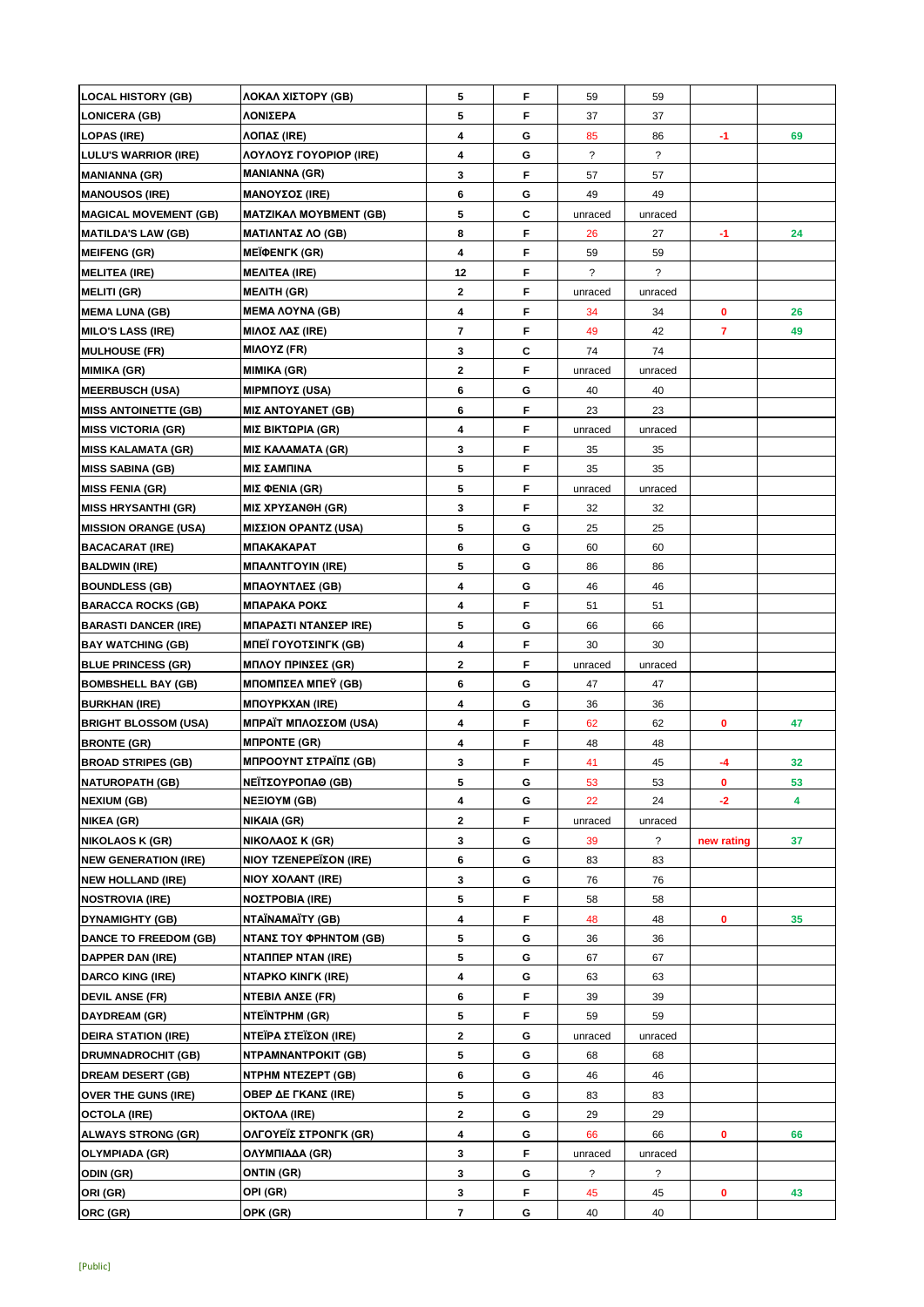| <b>AUSTIN TEXAS (IRE)</b>       | ΟΣΤΙΝ ΤΕΞΑΣ (IRE)                    | 6                       | G  | 28             | 28             | 0            | 28 |
|---------------------------------|--------------------------------------|-------------------------|----|----------------|----------------|--------------|----|
| <b>PAIANAS (IRE)</b>            | ΠΑΙΑΝΑΣ (IRE)                        | 4                       | G  | $\overline{?}$ | $\overline{?}$ |              |    |
| <b>PANATHINEA (GB)</b>          | <b><i><u>TANAOHNAIA</u></i></b> (GB) | 15                      | С  | 27             | 27             |              |    |
| <b>PARTY POPPER (GB)</b>        | ПАРТҮ ПОППЕР (GB)                    | 4                       | G  | 62             | 62             |              |    |
| <b>PASS THE GIN (GB)</b>        | ΠΑΣ ΔΕ ΤΖΙΝ (GB)                     | 5                       | F  | 43             | 41             | $\mathbf{2}$ | 43 |
| <b>PEISANDROS (IRE)</b>         | ΠΕΙΣΑΝΔΡΟΣ (IRE)                     | 4                       | G  | 78             | 78             | 0            | 71 |
| <b>PENRHOS (GB)</b>             | ΠΕΝΡΟΣ (GB)                          | 5                       | G  | 54             | 57             | $-3$         | 53 |
| <b>PERIKLIS (GR)</b>            | ΠΕΡΙΚΛΗΣ (GR)                        | 3                       | G  | 61             | 61             |              |    |
| <b>PERUN (GR)</b>               | ΠΕΡΟΥΝ (GR)                          | 4                       | G  | 33             | 33             |              |    |
| PETRAN (GR)                     | ΠETPAN (GR)                          | 3                       | G  | 47             | 47             |              |    |
| PINELOPI (GR)                   | ΠΗΝΕΛΟΠΗ (GR)                        | 4                       | F  | 38             | 41             | -3           | 30 |
| PEACE TELEGRAM (GB)             | ΠΗΣ ΤΕΛΕΓΚΡΑΜ (GB)                   | $\overline{7}$          | G  | 34             | 34             |              |    |
| POETIC HOPE (GB)                | ΠΟΕΤΙΚ ΧΟΟΥΠ (GB)                    | 5                       | G  | 57             | 57             |              |    |
| <b>POLARIS BOUND (GB)</b>       | ΠΟΛΑΡΙΣ ΜΠΑΟΥΝΤ (GB)                 | 4                       | G  | 67             | 58             | 9            | 67 |
| <b>POLIORKITIS (GR)</b>         | ΠΟΛΙΟΡΚΗΤΗΣ (GR)                     | 10                      | C  | 40             | 40             |              |    |
| <b>POLITO (GR)</b>              | ΠΟΛΙΤΩ (GR)                          | 3                       | F  | 44             | 44             |              |    |
| PORTA ROSA (USA)                | <b><i>NOPTA POZA (USA)</i></b>       | 8                       | F  | 48             | 48             |              |    |
| <b>PRINCESS ZANET MOU (IRE)</b> | ΠΡΙΝΣΕΣ ZANET MOY (IRE)              | 4                       | F  | 39             | 41             | $-2$         | 9  |
| <b>PRINCESS KYRIAKI (GR)</b>    | <b>ΠΡΙΝΣΕΣ ΚΥΡΙΑΚΗ (GR)</b>          | 3                       | F  | unraced        | unraced        |              |    |
| <b>PROCIT (GB)</b>              | ΠΡΟΣΙΤ (GB)                          | 4                       | G  | 67             | 67             |              |    |
| <b>PTOLEMAIOS SOTIR (IRE)</b>   | ΠΤΟΛΕΜΑΙΟΣ ΣΩΤΗΡ (IRE)               | 6                       | G  | 10             | 10             |              |    |
| <b>PYLOS (GR)</b>               | ΠΥΛΟΣ (GR)                           | 5                       | F  | 35             | 35             |              |    |
| <b>RAMIEL (GR)</b>              | PAMIEA (GR)                          | 4                       | G  | 16             | 16             | 0            | 0  |
| <b>RAMOVOUNI (GR)</b>           | <b>PAMOBOYNI (GR)</b>                | $\mathbf{2}$            | C  | unraced        | unraced        |              |    |
| <b>RUN TO THE HILLS (USA)</b>   | PAN TOY ΔΕ ΧΙΛΣ (USA)                | 8                       | G  | 91             | 91             | $\mathbf 0$  | 75 |
| <b>RUNNING BACK (IRE)</b>       | <b>PANINFK MITAK (IRE)</b>           | 3                       | G  | 72             | 66             | 6            | 72 |
| <b>RUSHCUTTERS BAY (GB)</b>     | ΡΑΣΚΑΤΤΕΡΣ ΜΠΕΪ (GB)                 | 4                       | G  | 68             | 68             |              |    |
| <b>REVAMP (USA)</b>             | PEBAMIT (USA)                        | 5                       | G  | 97             | 92             | 5            | 97 |
| <b>REGGAE RUNNER (FR)</b>       | PEFKE PANNEP (FR)                    | 5                       | G  | 80             | 80             |              |    |
| <b>REGNUM (GR)</b>              | PETKNOYM (GR)                        | $\mathbf{2}$            | С  | unraced        | unraced        |              |    |
| <b>RAINBOW GIRL (IRE)</b>       | PEINMΠOOY ΓΚΕΡΛ (IRE)                | 5                       | F  | 35             | 35             |              |    |
| <b>RED MAHARANI (GB)</b>        | PENT MAXAPANI (GB)                   | 4                       | F  | 35             | 35             |              |    |
| <b>RED JOHN (GR)</b>            | PENT TZΩN (GR)                       | 4                       | G  | 37             | 37             |              |    |
| <b>REIVER LAW (GB)</b>          | PIÏBEP AO (GB)                       | 3                       | G  | 36             | 36             |              |    |
| <b>ROCK ACADEMY (IRE)</b>       | POK AKANTEMY (IRE)                   | 4                       | G  | 84             | 84             |              |    |
| <b>ROCK'N TONIC (FR)</b>        | POK EN TONIK (FR)                    | $\overline{\mathbf{r}}$ | G  | 25             | 25             |              |    |
| <b>ROADSHOW (GR)</b>            | PONTΣOOY (GR)                        | $\mathbf{2}$            | C  | unraced        | unraced        |              |    |
| <b>SHINING ARMOR (GB)</b>       | ΣAÏNINΓK APMOP (GB)                  | 5                       | G  | 81             | 81             |              |    |
| <b>SALAASEL (GB)</b>            | ΣΑΛΑΑΣΕΛ (GB)                        | 6                       | G  | 60             | 60             |              |    |
| <b>SABAI SABAI (IRE)</b>        | ΣΑΜΠΑΪ ΣΑΜΠΑΪ (IRE)                  | 5                       | F. | 60             | 60             |              |    |
| <b>SAN DIACO (IRE)</b>          | ΣΑΝ ΝΤΙΑΚΟ (IRE)                     | 5                       | G  | 46             | 46             |              |    |
| <b>SAWASDEE (IRE)</b>           | ΣΑΟΥΑΣΝΤΙ (IRE)                      | 5                       | G  | 34             | 34             |              |    |
| <b>SARAVAKOS (GB)</b>           | ΣΑΡΑΒΑΚΟΣ (GB)                       | 4                       | G  | 63             | 63             |              |    |
| <b>SURREY BREEZE (IRE)</b>      | ΣΑΡΡΕΪ ΜΠΡΗΖ (IRE)                   | 5                       | G  | 85             | 85             |              |    |
| <b>SAFFAH (USA)</b>             | ΣΑΦΦΑΧ (USA)                         | 6                       | F  | 54             | 54             |              |    |
| <b>SECOND LOVE (IRE)</b>        | <b>ΣΕΚΟΝΤ ΛΑΒ (IRE)</b>              | 4                       | G  | 52             | 52             |              |    |
| <b>SELECTIVE (GR)</b>           | ΣΕΛΕΚΤΙΒ (GR)                        | 3                       | G  | 30             | 30             |              |    |
| <b>SENSE OF DIRECTION (GB)</b>  | ΣΕΝΣ ΟΦ ΝΤΑΪΡΕΞΙΟΝ (GB)              | 5                       | F  | 36             | 36             |              |    |
| <b>SHEILA'S TREAT (IRE)</b>     | ΣΙΛΑΣ ΤΡΗΤ (IRE)                     | 8                       | G  | 83             | 83             |              |    |
| <b>SERIOUS JOCKIN (GB)</b>      | ΣΙΡΙΟΥΣ TZOKIN (GB)                  | 4                       | G  | 30             | 30             |              |    |
| <b>SKY FLYER (GB)</b>           | ΣΚΑΪ ΦΛΑΪΕΡ (GB)                     | 4                       | G  | 52             | 52             |              |    |
| <b>SCROOGE (GR)</b>             | ΣΚΡΟΥΤΖ (GR)                         | $\mathbf{2}$            | С  | unraced        | unraced        |              |    |
| <b>SLAINS CASTLE (IRE)</b>      | ΣΛΕΪΝΣ ΚΑΣΤΛ (IRE)                   | $\overline{7}$          | C  | 24             | 24             |              |    |
| <b>SHOW MUST GO ON (FR)</b>     | ΣΟΟΥ ΜΑΣΤ ΓΚΟΟΥ ΟΝ (FR)              | 5                       | G  | 47             | 47             |              |    |
| <b>SUSSUDIO (GB)</b>            | ΣΟΣΣΟΥΝΤΙΟ (GB)                      | 5                       | F. | 33             | 33             |              |    |
| <b>SWINLEY (IRE)</b>            | ΣΟΥΪ́ΝΛΕΪ (IRE)                      | 4                       | G  | 88             | 88             |              |    |
| <b>SWEET MARAKI (GER)</b>       | ΣΟΥΙΤ ΜΑΡΑΚΙ (GER)                   | 4                       | F. | 62             | 62             | 0            | 60 |
| <b>SWEET POEM (GB)</b>          | ΣΟΥΊΤ ΠΟΕΜ (GB)                      | 5                       | F  | 48             | 48             | 0            | 48 |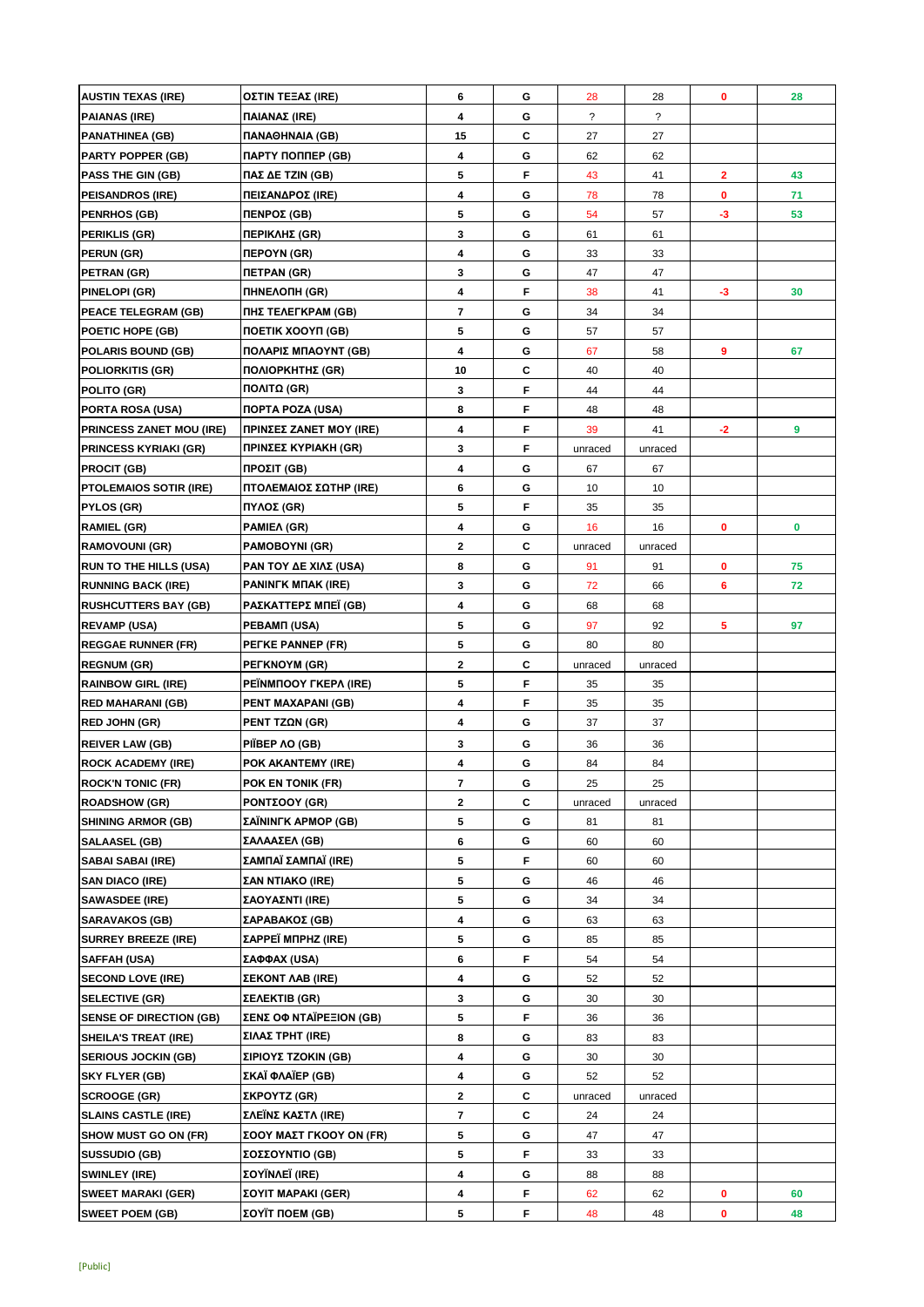| <b>SHOOT TO THRILL (GB)</b>   | ΣΟΥΤ ΤΟΥ ΘΡΙΛ (GB)                   | 4                       | G | 65                   | 65                       |      |    |
|-------------------------------|--------------------------------------|-------------------------|---|----------------------|--------------------------|------|----|
| SPARTI (GR)                   | ΣΠΑΡΤΗ (GR)                          | $\overline{7}$          | F | 39                   | 39                       |      |    |
| <b>SPARTIATISSA (GR)</b>      | ΣΠΑΡΤΙΑΤΙΣΣΑ (GR)                    | $\mathbf{2}$            | F | unraced              | unraced                  |      |    |
| <b>SPIN TOP (GB)</b>          | ΣΠΙΝ ΤΟΠ (GB)                        | $\overline{7}$          | G | 37                   | 37                       |      |    |
| <b>STARRY (GB)</b>            | ΣΤΑΡΡΥ (GB)                          | 5                       | F | 36                   | 36                       |      |    |
| <b>STERLING STAMP (IRE)</b>   | ΣΤΕΡΛΙΝΓΚ ΣΤΑΜΠ (IRE)                | 4                       | C | 61                   | 61                       |      |    |
| <b>STEFANIS (GR)</b>          | ΣΤΕΦΑΝΗΣ (GR)                        | 3                       | G | 37                   | 37                       |      |    |
| <b>TALIQUA (GB)</b>           | TAAIKOYA (GB)                        | 5                       | F | 64                   | 66                       | $-2$ | 62 |
| <b>TAWALEEF (IRE)</b>         | ΤΑΟΥΑΛΗΦ (IRE)                       | 7                       | G | 34                   | 34                       |      |    |
| <b>TARRAGON (GB)</b>          | TAPAΓKON (GB)                        | 9                       | G | 43                   | 43                       |      |    |
| <b>TARANIS (GR)</b>           | ΤΑΡΑΝΙΣ (GR)                         | 4                       | G | 49                   | 49                       |      |    |
| <b>TEMETERON (GR)</b>         | <b>TEMETEPON (GR)</b>                | $\mathbf{2}$            | C | unraced              | unraced                  |      |    |
| <b>TESTIMONIO (GB)</b>        | TEΣTIMONIO (GB)                      | 8                       | G | 48                   | 48                       |      |    |
| <b>JACK RUBY (IRE)</b>        | TZAK POYMNY                          | 4                       | G | 49                   | 49                       |      |    |
| <b>GENNARO (IRE)</b>          | <b>TZENNAPO (IRE)</b>                | 5                       | G | 60                   | 60                       |      |    |
| <b>GENNARO ARMA (IRE)</b>     | <b>TZENNAPO APMA (IRE)</b>           | 3                       | G | 71                   | 71                       |      |    |
| <b>JIM WINNER (IRE)</b>       | <b>TZIM FOYÏNNEP (IRE)</b>           | 6                       | G | 35                   | 35                       |      |    |
| <b>JUPITER (GR)</b>           | TZOYNITEP (GR)                       | $\mathbf{2}$            | С | unraced              | unraced                  |      |    |
| <b>JUJUKA (GR)</b>            | TZOYTZOYKA (GR)                      | 2                       | F | unraced              | unraced                  |      |    |
| <b>GEORGE NICK (GR)</b>       | TZΩPTZ NIK (GR)                      | 3                       | G | 39                   | 39                       |      |    |
| <b>TILEMACHOS (GR)</b>        | ΤΗΛΕΜΑΧΟΣ                            | 3                       | G | 43                   | 43                       | 0    | 41 |
| TIANA (GR)                    | TIANA (GR)                           | 3                       | F | unraced              | unraced                  |      |    |
| <b>TOOTY FRUITTI (GB)</b>     | TOYTI ΦΡΟΥΤΙ (GB)                    | $\overline{\mathbf{r}}$ | F | 71                   | 71                       |      |    |
| <b>TRATON (GR)</b>            | ΤΡΑΤΩΝ (GR)                          | 4                       | G | 44                   | 44                       |      |    |
| <b>CHAMPION HARBOUR (IRE)</b> | ΤΣΑΜΠΙΟΝ ΧΑΡΜΠΟΥΡ (IRE)              | $\overline{7}$          | G | 64                   | 64                       | 0    | 59 |
| CHIEF OF STUFF (GR)           | ΤΣΗΦ ΟΦ ΣΤΑΦ (GR)                    | $\overline{7}$          | G | 51                   | 51                       | 0    | 49 |
| <b>FAIAKAS (GR)</b>           | ΦΑΙΑΚΑΣ (GR)                         | 3                       | G | unraced              | unraced                  |      |    |
| <b>FASTNET MONSOON (IRE)</b>  | ΦΑΣΤΝΕΤ ΜΟΝΣΟΥΝ (IRE)                | 8                       | G | 39                   | 39                       |      |    |
| <b>PHEIDIPPIDES (GB)</b>      | ΦΕΙΔΙΠΠΙΔΗΣ (GB)                     | 6                       | G | 65                   | 65                       |      |    |
| <b>FENJAL (IRE)</b>           | <b>ΦENZAΛ (IRE)</b>                  | 5                       | G | 44                   | 44                       |      |    |
| <b>FENISA'S HOOK (GB)</b>     | ΦΕΝΙΣΑΣ ΧΟΥΚ (GB)                    | 6                       | G | 48                   | 48                       |      |    |
| <b>FIGALOS (GB)</b>           | ΦΙΓΑΛΟΣ (GB)                         | 3                       | G | 45                   | 45                       |      |    |
| <b>FILIPPOS (GR)</b>          | ΦΙΛΙΠΠΟΣ (GR)                        | 3                       | G | unraced              | unraced                  |      |    |
| <b>FIELDS (IRE)</b>           | ΦΙΛΝΤΣ (IRE)                         | 4                       | G | 43                   | 43                       |      |    |
| <b>PHILOSOPHE (FR)</b>        | ΦΙΛΟΣΟΦ (FR)                         | $\overline{\mathbf{r}}$ | G | 52                   | 52                       |      |    |
| <b>FLIGHT ALERT (IRE)</b>     | ΦΛΑΪΤ ΑΛΕΡΤ (IRE)                    | 3                       | G | 34                   | 34                       |      |    |
| <b>FLUX CAPACITOR (IRE)</b>   | ΦΛΑΞ ΚΑΠΑΣΙΤΟΡ (IRE)                 | 6                       | G | 40                   | 40                       |      |    |
| <b>FLOWING MAGIC (IRE)</b>    | <b><i>OAOOYINFK MATZIK (IRE)</i></b> | 4                       | C | 72                   | 69                       | 3    | 72 |
| <b>FOINIKOUNTA (GR)</b>       | <b>ΦΟΙΝΙΚΟΥΝΤΑ (GR)</b>              | $\mathbf{2}$            | F | unraced              | unraced                  |      |    |
| <b>FULL SPECTRUM (IRE)</b>    | <b>ΦΟΥΛ ΣΠΕΚΤΡΟΥΜ (IRE)</b>          | 4                       | F | 36                   | 36                       |      |    |
| <b>FULMAN (GR)</b>            | ΦΟΥΛΜΑΝ (GR)                         | $\mathbf{2}$            | С | unraced              | unraced                  |      |    |
| <b>FRENCH SONNET (FR)</b>     | ΦΡΕΝΤΣ ΣΟΝΝΕΤ (FR)                   | 5                       | F | 54                   | 54                       |      |    |
| <b>FRENCHMANS CREEK (IRE)</b> | <b>ΦΡΕΝΤΣΜΑΝΣ ΚΡΗΚ (IRE)</b>         | 5                       | G | 64                   | 64                       |      |    |
| <b>FREE WILL (GR)</b>         | <b>ΦΡΗ ΓΟΥΙΛ (GR)</b>                | 5                       | F | 56                   | 56                       |      |    |
| FRYNI (GR)                    | <b>OPYNH (GR)</b>                    | 4                       | F | 62                   | 52                       | 10   | 62 |
| <b>PHOSPHOR (IRE)</b>         | <b>ΦΩΣΦΟΡ (IRE)</b>                  | 5                       | G | 47                   | 47                       |      |    |
| <b>HAVILDAR (GB)</b>          | <b>XABIANTAP (GB)</b>                | $\overline{7}$          | G | 82                   | 82                       |      |    |
| HAIMANA (FR)                  | XAÏMANA (FR)                         | 5                       | F | ?                    | $\overline{\phantom{a}}$ |      |    |
| <b>HANBURY DREAMS (GB)</b>    | ΧΑΝΜΠΟΥΡΙ ΝΤΡΗΜΣ (GB)                | 5                       | F | 51                   | 51                       |      |    |
| <b>HARVEST HOME (GB)</b>      | ΧΑΡΒΕΣΤ ΧΟΜ (GB)                     | 4                       | G | unraced              | unraced                  |      |    |
| <b>HARBOUR CITY (USA)</b>     | ΧΑΡΜΠΟΥΡ ΣΙΤΥ (USA)                  | 5                       | F | 53                   | 49                       | 4    | 53 |
| <b>HARSWELL (IRE)</b>         | ΧΑΡΣΓΟΥΕΛ (IRE)                      | 4                       | G | 72                   | 72                       |      |    |
| <b>HEGEMONY (IRE)</b>         | <b>XEFKEMONY (IRE)</b>               | 4                       | С | $\ddot{\phantom{0}}$ | $\overline{\mathcal{E}}$ |      |    |
| <b>HEREWARD THE WAKE (GB)</b> | ΧΙΑΡΓΟΥΟΡΝΤ ΔΕ ΓΟΥΕΪΚ (GB)           | 8                       | G | 67                   | 67                       |      |    |
| HIKAYAH (GB)                  | XIKAFIA (GB)                         | 5                       | F | 38                   | 38                       | 0    | 32 |
| <b>HOGLASTOS (IRE)</b>        | ΧΟΓΛΑΣΤΟΣ (IRE)                      | 3                       | С | 33                   | 33                       |      |    |
| HONEY FRIEND (IRE)            | <b>XONEY OPENT (IRE)</b>             | 5                       | G | 42                   | 42                       |      |    |